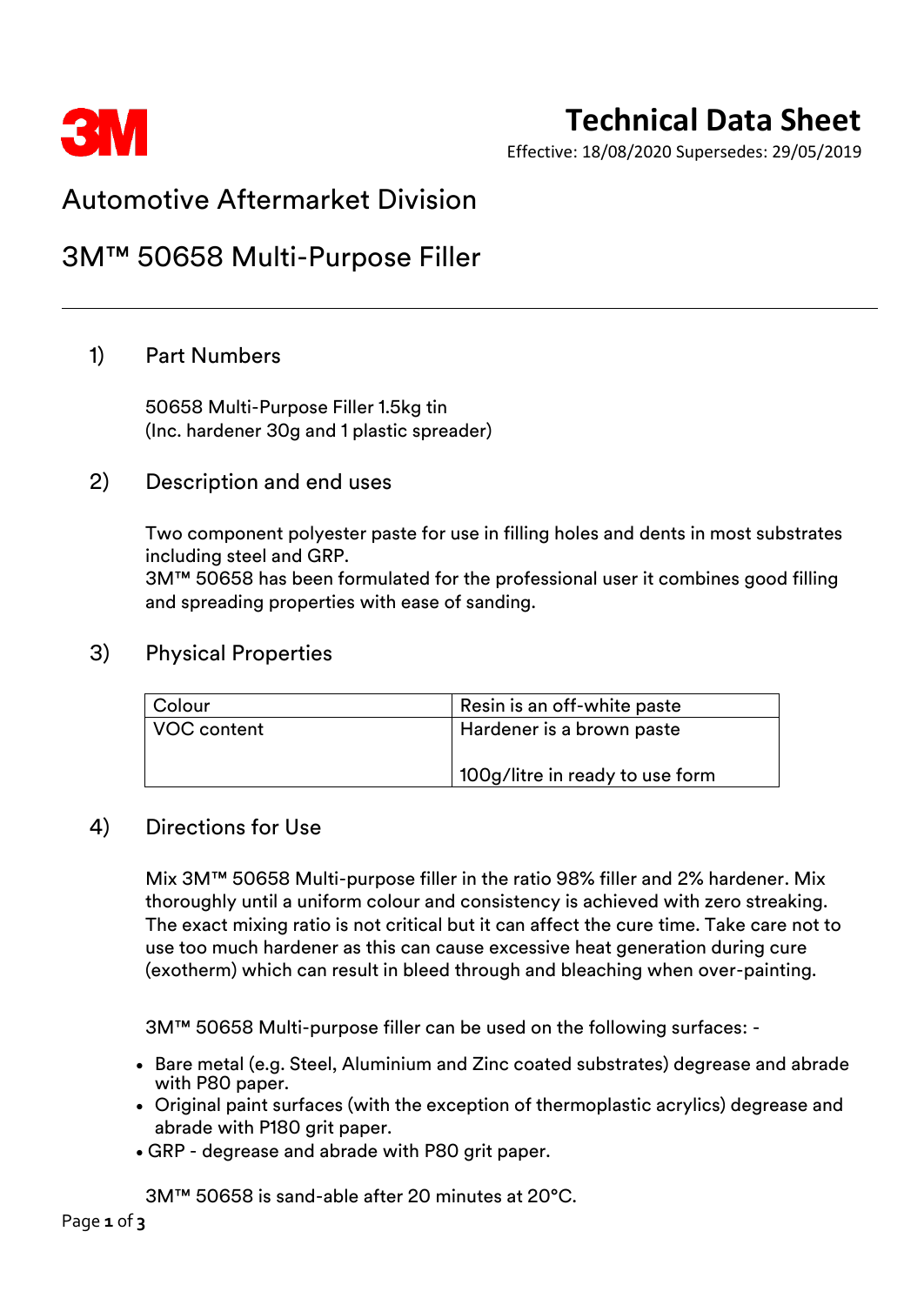

Effective: 18/08/2020 Supersedes: 29/05/2019

| Features                                                                                                                                                       | Advantages                                                               | <b>Benefits</b>                                  |
|----------------------------------------------------------------------------------------------------------------------------------------------------------------|--------------------------------------------------------------------------|--------------------------------------------------|
| Sandable after 20 minutes<br>at $20^{\circ}$ C                                                                                                                 | Curing does not require<br>specialist equipment                          | Speed of filling job                             |
| Mixing board, filler knife,<br>plastic or rubber spatula.                                                                                                      | All of these items are<br>readily available in a car<br>body repair shop | Does not need specialist<br>mixing equipment     |
| This polyester filler can be<br>over-painted with most<br>paint systems including<br>2K coatings. Ideally a full<br>system is recommended<br>including primer. | Compatible with existing<br>paint technologies                           | Suitable for use in all car<br>body repair shops |

#### 5) Storage

In the unmixed state resin and hardener have an indeterminate shelf life.

Once mixed, shelf life is 5-6 minutes at 20ºC with 2% hardener.

#### 6) Safety

Read full instructions and material safety data sheet before use.

IMPORTANT: This product contains hazardous materials and therefore appropriate personal protective equipment should always be used. Please refer to the label and consult the material safety data sheet for full handling instructions and personal protection information. These are available via your stockist. The supplier disclaims any liability where the user does not wear the recommended personal protective equipment.

The EU limit for this product (product category: IIBb) in ready to use form is 250g/litre.

The VOC content of this product in ready to use form is 100g/litre

Do not breathe fumes and do not allow skin contact.

3M™ 50658 Multi-purpose Filler is designed FOR PROFESSIONAL INDUSTRIAL USE ONLY.